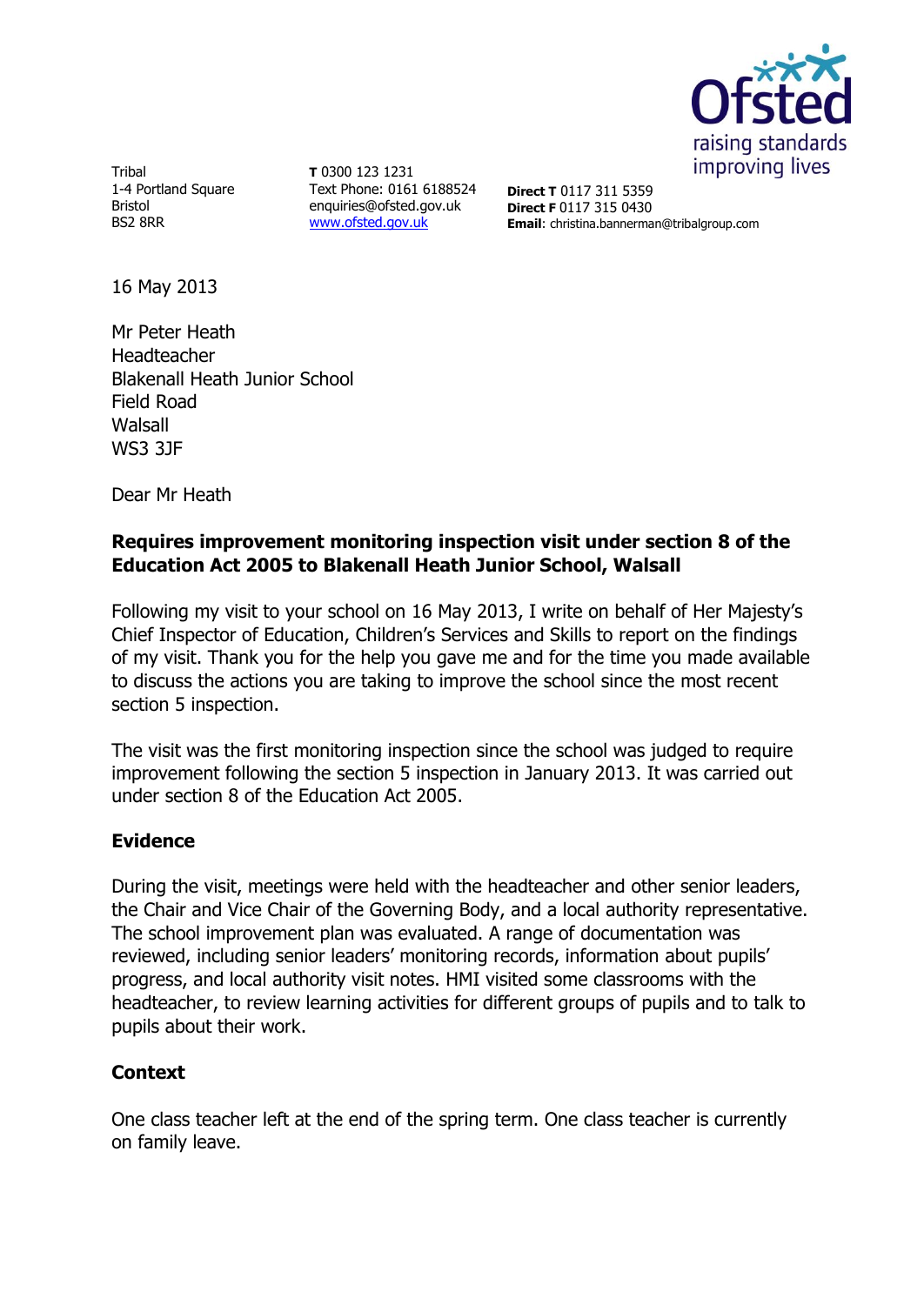

# **Main findings**

The revised school improvement plan includes the actions that will be taken in response to the issues raised in the recent inspection. It does not indicate who will check that the actions in the plan are helping to raise pupils' achievement.

Senior leaders' feedback to teachers following observations of lessons is helpful. They identify specific actions teachers need to take to help different groups of pupils make faster progress. However, senior leaders do not make sure that all teachers implement these actions quickly enough. For instance, last term senior leaders identified that the activities for lower-ability pupils were not always suitable. These pupils are still being given the same work as their classmates without the resources to help them. Consequently, they do not always make enough progress.

Teachers are getting better at marking pupils' work. They are correcting errors, and telling pupils what they need to do to make their work even better the next time. They are also giving pupils the time to respond to their comments. This is helping pupils to improve their writing and mathematics work.

As a result of recent local authority training, governors are starting to ask challenging questions about the progress that pupils make in comparison to pupils nationally. Governors are not checking for themselves that the senior leaders' actions are making enough of a difference to pupils' learning.

Senior leaders and governors have begun to take effective action to tackle the areas requiring improvement identified at the recent section 5 inspection. Following the visit to the school, HMI recommend that with support from the local authority further action is taken to:

- **E** ensure the school improvement plan clearly states who will check that the actions in the plan are helping to raise pupils' achievement
- make sure senior leaders check that all teachers implement swiftly the specific actions that have been identified to help different groups of pupils make better progress
- $\blacksquare$  strengthen the work of the governing body so that they are able to check more carefully that senior leaders' actions are making enough of a difference to pupils' learning.

Ofsted will continue to monitor the school until its next section 5 inspection.